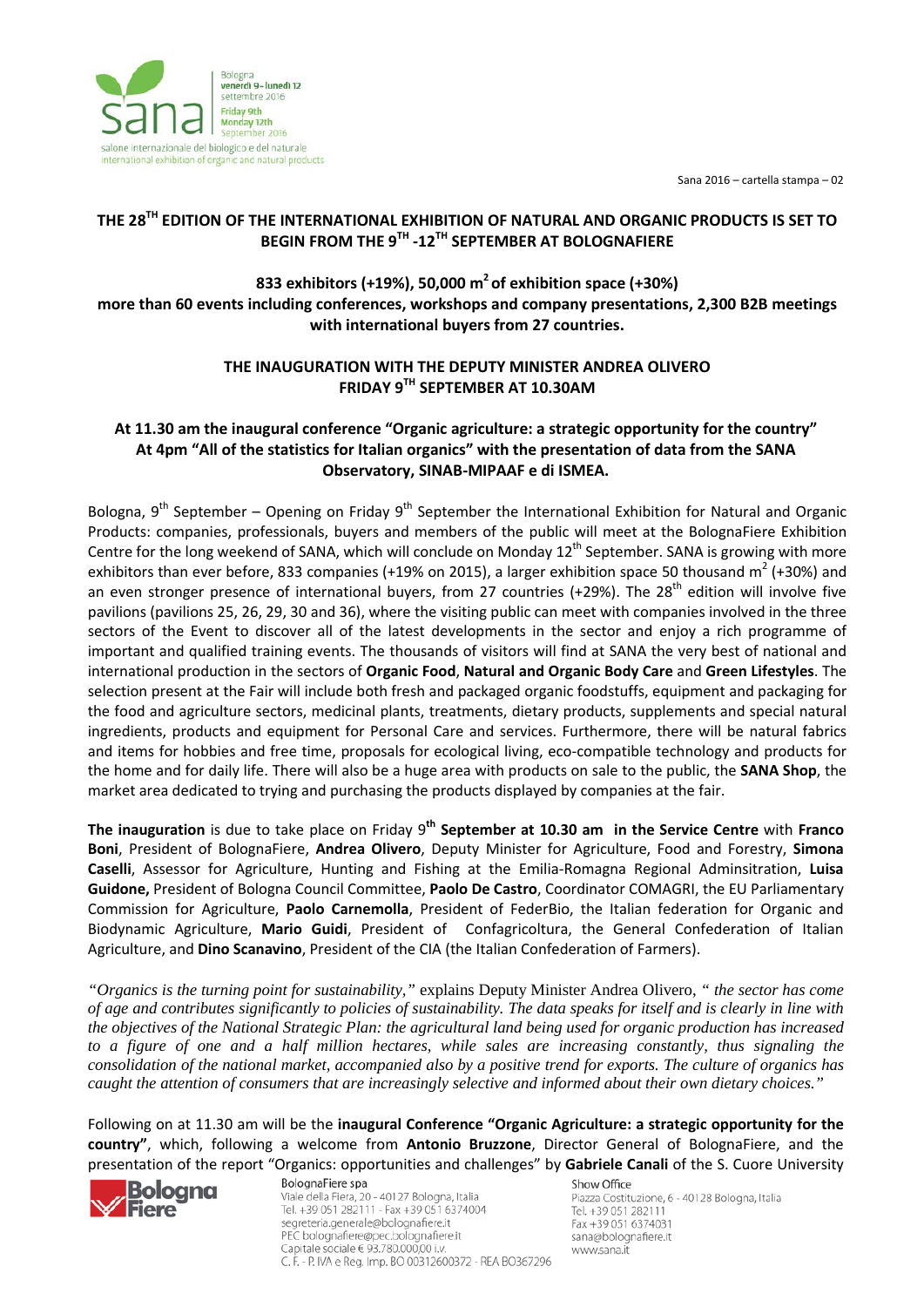

#### Sana 2016 – cartella stampa – 02

in Piacenza, will include speeches by **Dino Scanavino**, President of the CIA, **Mario Guidi**, President of Confagricoltura, **Paolo Carnemolla**, President of FEDERBIO, **Simona Caselli**, Assessor for Agriculture, Hunting and Fishing at the Emilia-Romagna Regional Administration; summing up will be **Andrea Olivero**, Deputy Minister for Agriculture, Food and Forestry, chairing proceedings will be the journalist **Lorenzo Tosi** of New Business Media/Edagricole.

The event's success is due to all of the partnerships and collaborations developed by BolognaFiere. First of all is the agreement for strategic collaboration with FederBio and the support from the **Ministry of the Environment and the Protection of the Territory and the Seas and the Ministry of Agriculture, Food and Forestry**, the contribution of **Cosmetica Italia** and the support of **IFOAM - International Federation of Organic Agriculture Movements** and **ICE – the Agency for the international promotion of Italian businesses,** in addition to the strong relationships established with local institutions such as the Emilia-Romagna Regional Administration.

*"When the exhibition was first set up, the Italian experience of organics was just dawning. Today, on its 28th edition, we can say that we have seen consumer interest and commitment to sustainable choices grow significantly,"* explains Director General of BolognaFiere, **Antonio Bruzzone**. *"The figures from the SANA Observatory, curated by Nomisma, demonstrate the huge success of the organic sector: more than 13 million Italians consume organic products at least once a week and the even more surprising figure is that the number of families purchasing organic products has exceeded 19 million. The data from Nielsen too for the first five months of 2016 confirm the positive trend: in the sector of grocery retail sales of organic products have increased by 20%: The figures for the event underline this trend with a consistent increase in exhibitors and exhibition space. We are happy to contribute to supporting the entire production chain, acknowledging its value and its increasing presence on the global market."*

Over 60 initiatives in the cultural programme of SANA 2016, including conferences, workshops and meetings organized by companies, associations and organizations from the sector, are scheduled for the congress halls (within the pavilions there will be a similar number of initiatives promoted by the exhibitors). Among the first and in addition to the inaugural Conference, is the meeting on Friday 9<sup>th</sup> September at 4pm "All of the statistics of **Italian Organics**" with the presentation of the data from the **SANA Observatory** and data from **SINAB**, **MIPAAF** and **ISMEA**. The SANA Observatory is a project promoted and financed by ICE in collaboration with BolognaFiere, created by Nomisma with the support of FederBio and AssoBio; on Saturday 10<sup>th</sup> at 3pm "**Everything you wanted to know about organics (but were afraid to ask)",** with experts from the sector on hand to speak to the public and the press. Among the events curated directly by SANA are the three conferences of the SANA AADEMY dedicated to the Mediterranean diet, photo-aging and bio-availability of supplements, planned for Saturday 10<sup>th</sup> and Sunday 11<sup>th</sup> September. Another key event is the meeting "Organics 3.0 in the Mediterranean: accounting **the effective costs and correct pricing of organic agriculture",** the second **International AM AgriBioMediterraneo Conference** on Saturday 10<sup>th</sup> at 10.30am.

### **INTERNATIONAL BUYERS AT SANA**

A strong international presence is guaranteed by the thousands of accredited **international buyers from 27 countries** Albania, Belgium, Bulgaria, Bosnia and Herzegovina, Cyprus, Croatia, Denmark, Estonia, Finland, France, Great Britain, Poland, Holland, Romania, Russia, Serbia, Slovenia, Sweden, Ukraine, Hungary, Australia, Canada, China, United Arab Emirates, Japan, South Korea and the USA: an **increase of 29% compared with 2015**. Such a significant presence of foreign delegations is fruit of the projects launched with the collaboration of MIPAAF, the Ministry for Agricultural, Food and Forestry Policy and ICE, the Agency for the International Promotion of Italian Businesses. Thanks to the programme aimed at matchmaking, organized in collaboration with FederBio, the foreign buyers will be able to meet with exhibiting companies during the four days of the event. So far around 2,300 B2B meetings have been scheduled to take place.



BolognaFiere spa Viale della Fiera, 20 - 40127 Bologna, Italia Tel. +39 051 282111 - Fax +39 051 6374004 segreteria.generale@bolognafiere.it PEC bolognafiere@pec.bolognafiere.it Capitale sociale € 93.780.000,00 i.v. C. F. - P. IVA e Reg. Imp. BO 00312600372 - REA BO367296 Show Office

Piazza Costituzione, 6 - 40128 Bologna, Italia Tel. +39 051 282111 Fax +39 051 6374031 sana@bolognafiere.it www.sana.it